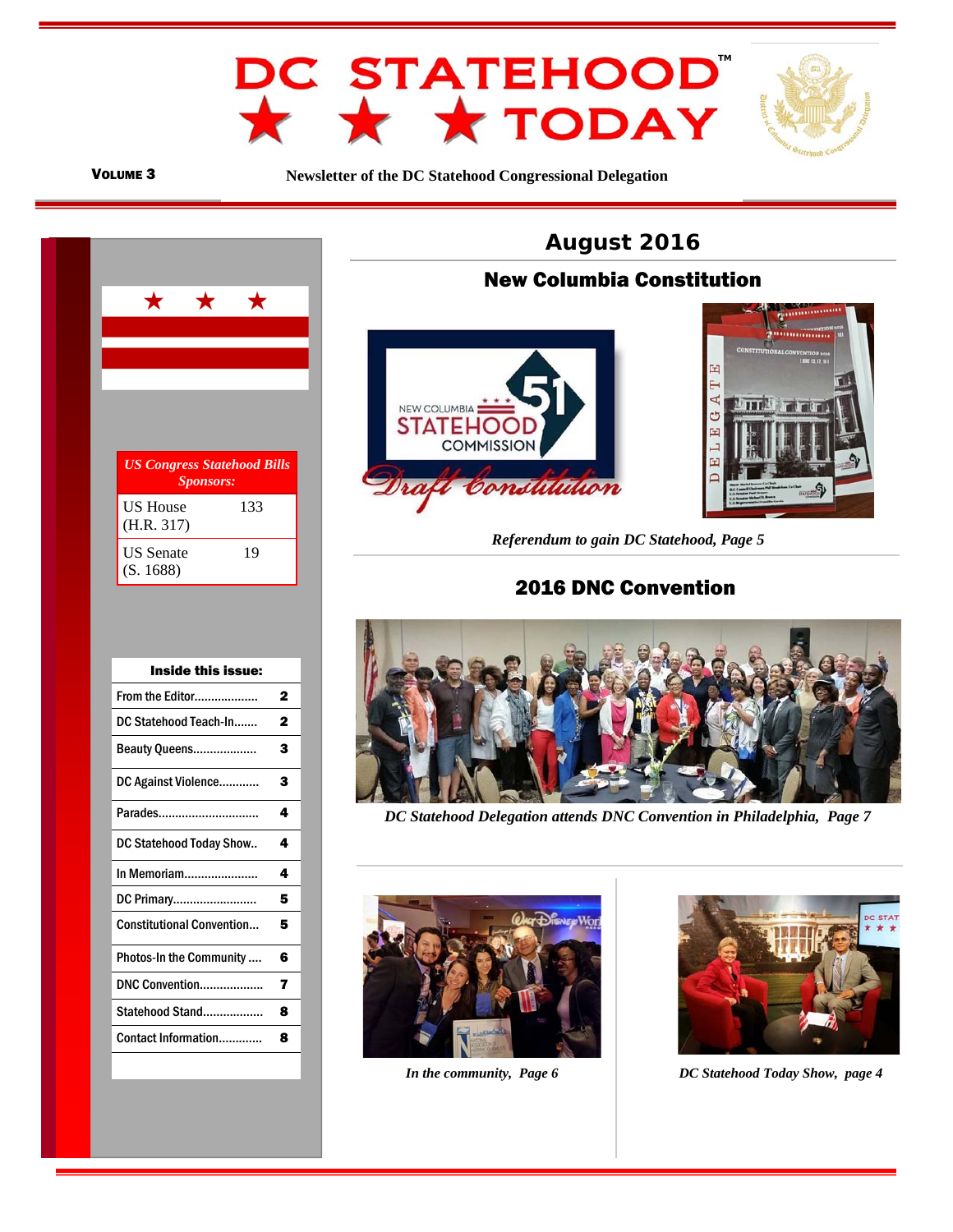## FROM U.S. REPRESENTATIVE FRANKLIN GARCIA



Greetings,

DC Statehood has seen great progress within the past few months, and I am very proud to have been a part of it. We continue to get new co-sponsors of H.R. 317 (New Columbia Admission Act), we have introduced a DC Statehood Referendum, while we continue to see the DC Statehood message grow out of state. With these recent events, and the strong endorsement from Presidential candidate Hillary Clinton, I am very optimistic about the future of DC Statehood.

Please continue to enjoy the rest of the summer.

Franklin Garcia U.S. Representative (Shadow) for the District of Columbia



UDC's David A Clarke School of Law hosted a DC statehood Teach-In on June 20th to educate UDC students and District of Columbia residents about the disenfranchisement of over 670,000 D.C. residents. Panelists included Chair of Appleseed

i

Jon Bouker, General Counsel for the Mayor, Betsy Cavendish, and UDC Law School professor, Wade Henderson. The areas that the panelists focused on included the history of voting rights in D.C., cases for and against statehood, the current statehood implementation process, and the campaign for statehood going forward. The challenges that are being faced on

# TEACH-IN ON STATEHOOD

the pathway to statehood were also discussed by the panelists. These included providing for continued existence for D.C. as the seat of government, the impact of the 23rd amendment to U.S. Constitution, and concerns regarding the proposed small House of Delegates and amendments for the Constitution. Betsy Cavendish informed the audience that the Mayor and Statehood Commis-

sioners announced that there would be a draft D.C. Constitution and welcomed all D.C. residents to submit their comments during the convention process. In reference to the convention, Jon Bouker stated: "If we take it seriously we have to think about what this campaign would look like and how to support it."

Contributing writers for July 2016 edition were: Franklin Garcia, Deneysha S. Richard, Karen A. Szulgit, Clara Fryer, Christian Coello, Tyrone Barber, Matthew Bouldry.

The DC Statehood Today newsletter is published by the Office of U.S. Representative Franklin Garcia. Please send any comments and feedback on DC Statehood Today newsletter to information@dc51.us or call 202-202-727-9110. Articles and images submitted for publication are subject to editing. All rights reserved. Permission to use content , reproduce, copy, or redistribute may be obtained from the copyright holder by sending an email to information@dc51.us. Designed and produced by the Office of U.S. Representative Franklin Garcia © 2016 DC Statehood Delegation.

Members of the DC Statehood Congressional Delegation are: U.S. Senator Paul Strauss, U.S. Senator Michael D. Brown, U.S. Representative Franklin Garcia.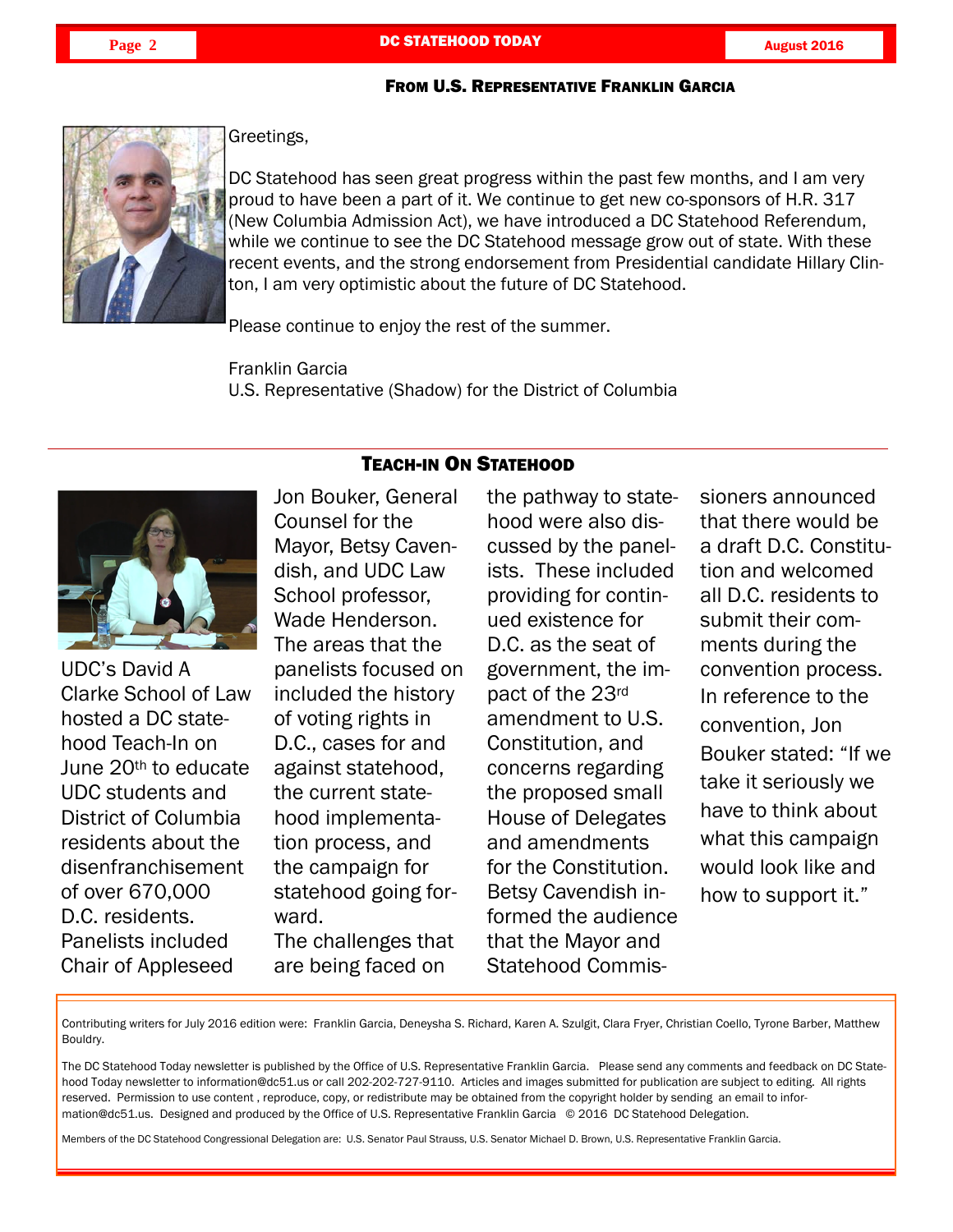

The District of Columbia was proudly represented this year in beauty contests, as two strong women now stand as queens of the Miss USA pageant, and the Miss District of Columbia America pageant. Army Reserve officer and IT analyst, Deshauna Barber was crowned Miss USA 2016 on June 5th. The District of Columbia contestant sought to show her strength through her service in the military but also her grace, in competing in the Miss USA pageant. Barber became the first woman to win the pageant while actively serving in the United States Army Reserve. She wishes to better serve the men and women of the US military by using her position to advocate for the support of troops when they return home from service, particularly those suffering from PTSD. Winner of the Miss District of Columbia America pageant, Cierra Jackson, has similar

views on supporting citizens serving in the military. Jackson attended Spelman College where she majored in Political Science and interned at the White House. The focus of her platform is to serve U.S. military service members and their families. Miss District of Columbia Cierra Jackson is a guest of the August DC Statehood Today show, which airs on DCTV, or can be watched on-line at: www.dc51.us/tvshow. (Photo Credit: Instagram, Miss DC).

# DC AGAINST VIOLENCE

The recent tragic events in the country have sparked a national debate on how Americans should respond to violence. On July 5th, Alton Sterling was shot by a police officer after being arrested in front of a convenience store, and Philando Castile in Minneapolis was shot the following day by an officer during a traffic stop. The similar deaths created an outcry from groups and organizations, such as Black Lives Matter, to protest against police brutality. Following these tragic



j

shootings, shootings of officers in Dallas and Baton Rouge also gained national attention. Many people believed it was a retaliation from the shootings of Sterling and Castile. Here in the District, 27-year-old DNC staffer Seth Rich was shot multiple times while walking home. In response, District residents have held multiple rallies and peace walks to combat the violence occurring throughout the nation. "It's times like these where we need to come together," Representative Franklin Garcia stated. "We need to come together as a nation."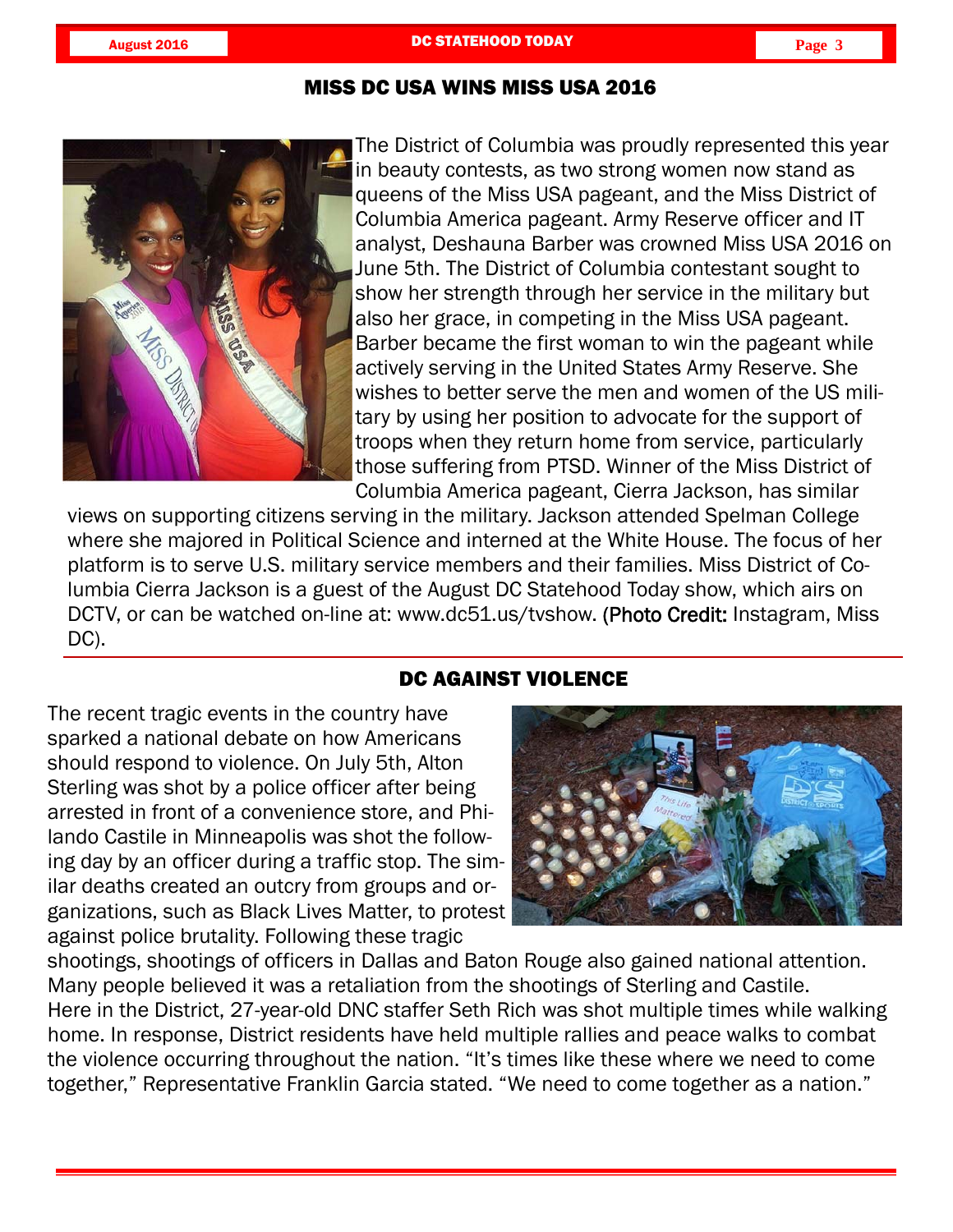## **Page 4 DC STATEHOOD TODAY CONSUMING August 2016**

#### DC STATEHOOD TODAY SHOW

#### IN MEMORIAM — ORLANDO VICTIMS



The August edition of the DC Statehood Today show is now playing on DCTV. The episode includes an interview with newly crowned Miss District of Columbia Cierra Jackson, former DC mayor and current owner of Pratt

i

Consulting, Sharon Pratt, and DC National Committee Woman, MaryEva Candon. The DC Statehood today show is geared toward providing the public with news and information on DC Statehood. The show can also be viewed on-line at: www.dc51.us/ tvshow.

The June 12th tragedy of Orlando Florida's Pulse Nightclub shooting took the lives of 49 innocent Americans and wounded an additional 53, leaving the country in shock. It was confirmed that the attack specifically targeted member of the LBGTQ community. In the midst of tragedy, many American citizens stood together to act against hate crimes. Among the fallen were friends, family,

and colleagues. We give our sincerest condolences to the victims of the attack of this horrific tragedy, and stand in strong support of the LGBTQ community.



## DC STATEHOOD REPRESENTED IN PARADES

Attending parades is one of the various ways the Delegation interacts with the community. The D.C. Pride parade took place on June 11th in Dupont Circle. The District of Columbia Statehood Delegation attended the event to show support for the LGBTQ community. The parade included dozens of floats and marchers who celebrated the diversity of the District's LGBT community. Community Organizations such as the Gay Men's Chorus, Stoli, and 107.9 were among the crowd of parade goers. The Statehood Congressional Delegation also participated in the 4th of July Palisades, and 4th of July Capitol Hill parade. U.S. Representative Franklin Garcia created a float which featured local singer Royal Height performing his DC Statehood song "Taxation without Representation." Representative Garcia also marched in the Baltimore Pride parade, and the Dominican Day parade in New York City . The Delegation also plans to attend the Fiesta DC Parade scheduled for the end of September on Constitution Avenue.

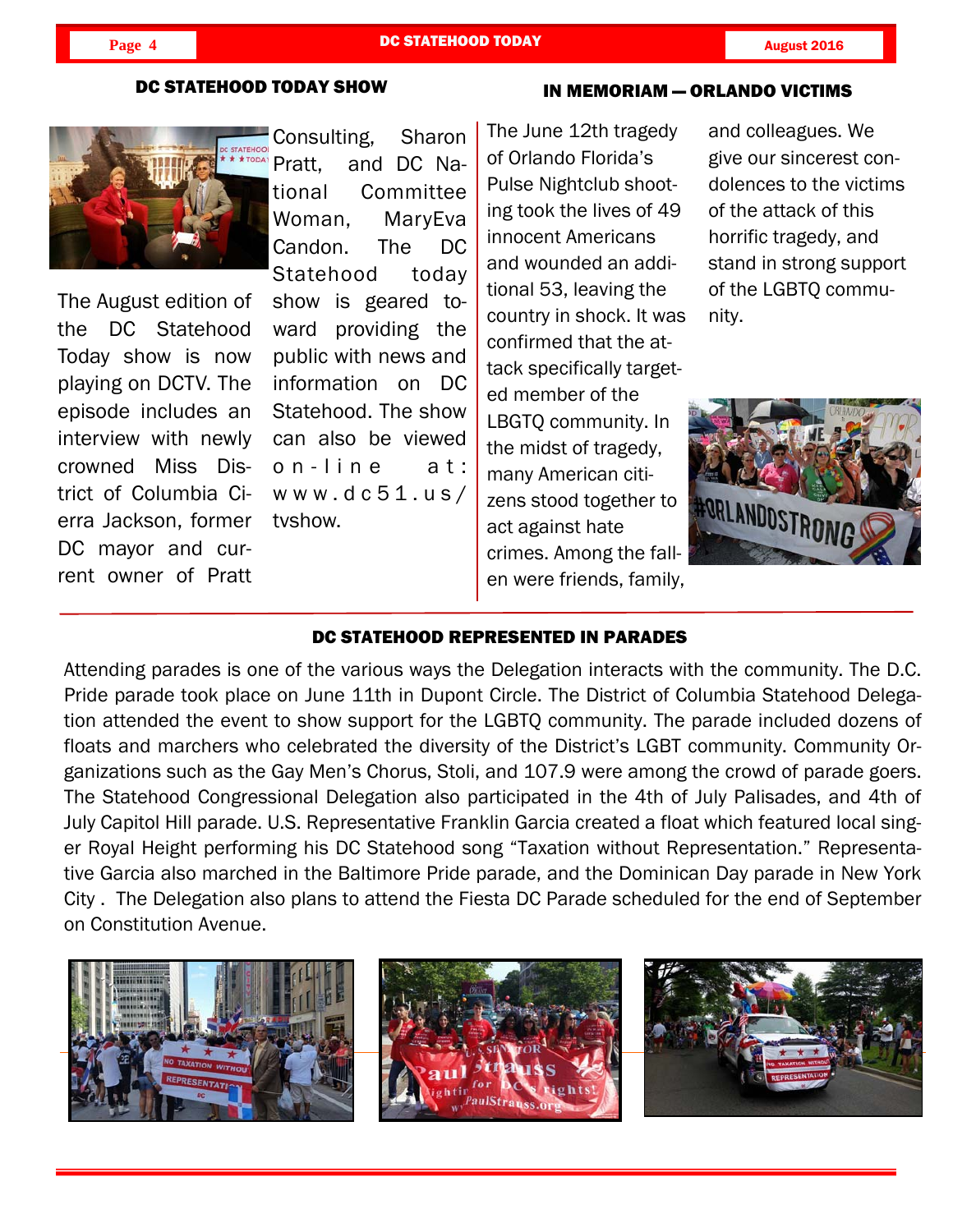## DC DEMOCRAT PRIMARY WINNERS

some new and some familiar faces to the local and national scene. Ward 4's Councilmember Brandon Todd was one of the incumbent nominees. Former D.C. Mayor Vincent Gray won the nomination for Ward 7 councilmember. Gray was able to use his name recognition to win and become the nominee after winning with 60 percent of the vote. Ward 8 will have a new candidate in the November 8th ballot. Newcomer Trayon White won the Ward 8 nomination with 53 percent of the votes against LaRuby May.

The 2016 DC Democratic Primaries brought | Robert White also took the win in a close competition against At-Large incumbent Councilmember Vincent Orange. DC residents also showed their support at the ballot for US Representative Franklin Garcia, US Delegate Eleanor Holmes Norton, and Ward 2 Councilmember Jack Evans, who all run unopposed in the June 14th Democratic Primary. On the national front, Hilary Clinton's support was very strong in the District, winning the nomination with Over 77% of DC Democrats who voted.

## NEW COLUMBIA STATEHOOD COMMISSION HOLDS CONSTITUTIONAL CONVENTION



**A** new Constitution may help DC residents gain Statehood. The Draft Constitution released on May 6th by the **IIVOLUTION** Statehood Commission, was followed by a series of town halls and a constitutional Convention to gain the public's opinion of the initiative. Commission members, DC Mayor Muriel Bowser, Council Chairman Phil Mendelson, Senators Paul Strauss, Senator Michael Brown, and Representative Franklin Garcia worked together to gain a solution towards getting D.C. Statehood. Five Working groups were formed to engage DC residents

and allow them to utilize their specific interests and talents for promoting the Advisory Referendum that will appear on the ballot for the General Election on November 8th, 2016. During a series of public meetings, resident had three minutes to present a testimony to the Commission and the public. The youth of the District were also heavily involved in the

process. "It's time to get the youth involved" stated a GWU college student. Among many action items, it was decided that the name New Columbia, ratified by voters during a prior Constitutional Convention in 1981 would remain the name of the new state. The Referendum was approved by the DC Council on July 19th. For more information, visit statehood.dc.gov or dc51.us.



j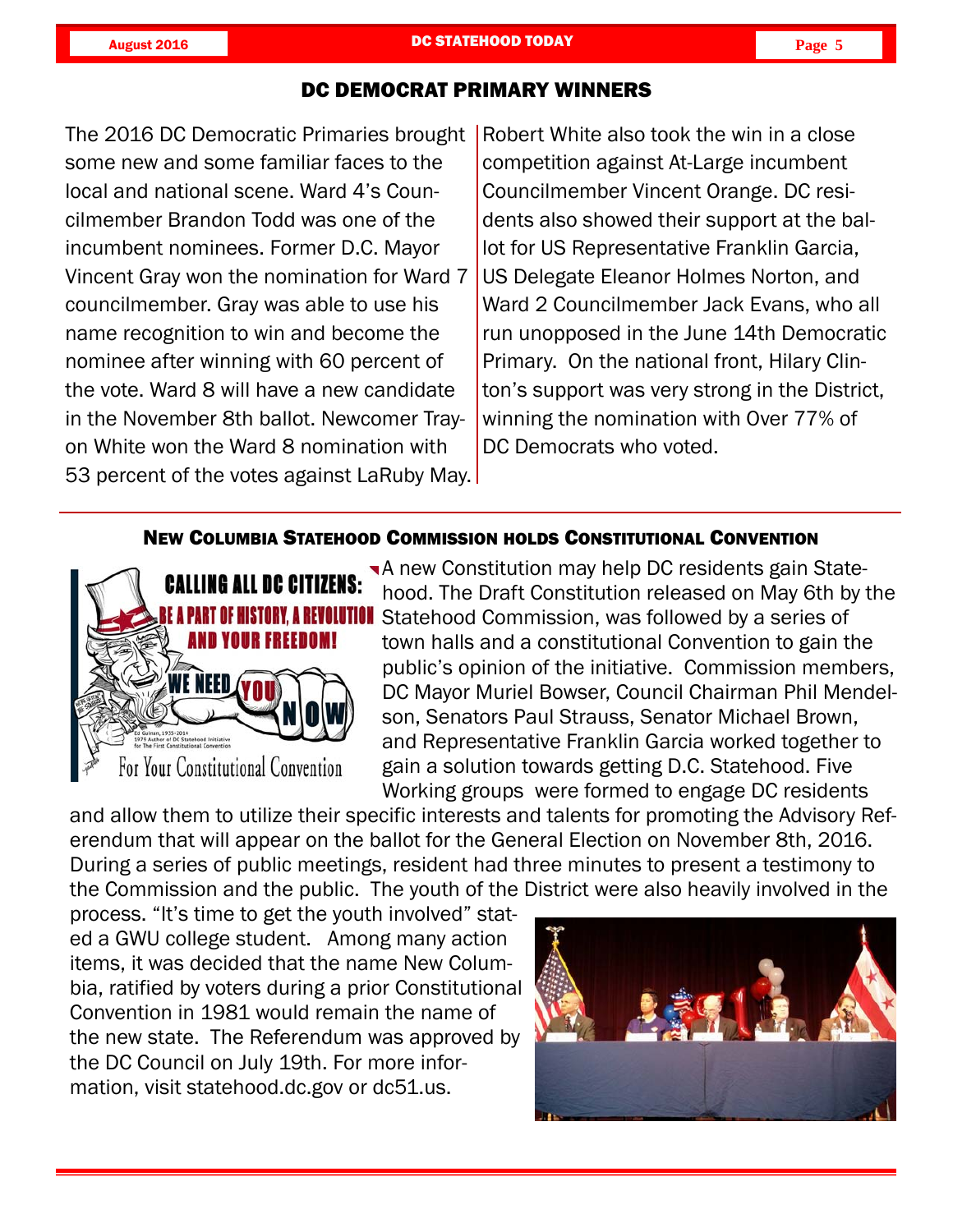# **Page 6 DC STATEHOOD TODAY CONSUMING THE RESERVE AUGUST 2016**

#### IN THE COMMUNITY

(Left to Right) 1. Representative Franklin Garcia and DNC supporters 2. Actors Ashley Judd and William Baldwin at DCN DC Statehood Luncheon. 3. The DC Delegation casts their vote during the DNC.







(Left to Right) 1. Representative Garcia an NAHJ-DC networking event. 2. Representative Garcia on the set of DC Statehood Now! 3. Representative Garcia places Constitutional Convention signs around the community.







(Left to Right) 1. Representative Franklin Garcia at the Palisades parade 2. Representative Garcia at the DNC Send-off 3. Young advocates promote DC Statehood with colorful outfits.







(Left to Right) 1. Representative Franklin Garcia with actor Danny Glover at the Cuban Embassy . 2. Miss District of Columbia poses with Young Democrats at the Unity Brunch. 3. Representative Franklin Garcia with New York City Mayor Bill de Blasio at Dominican Day Parade.



i



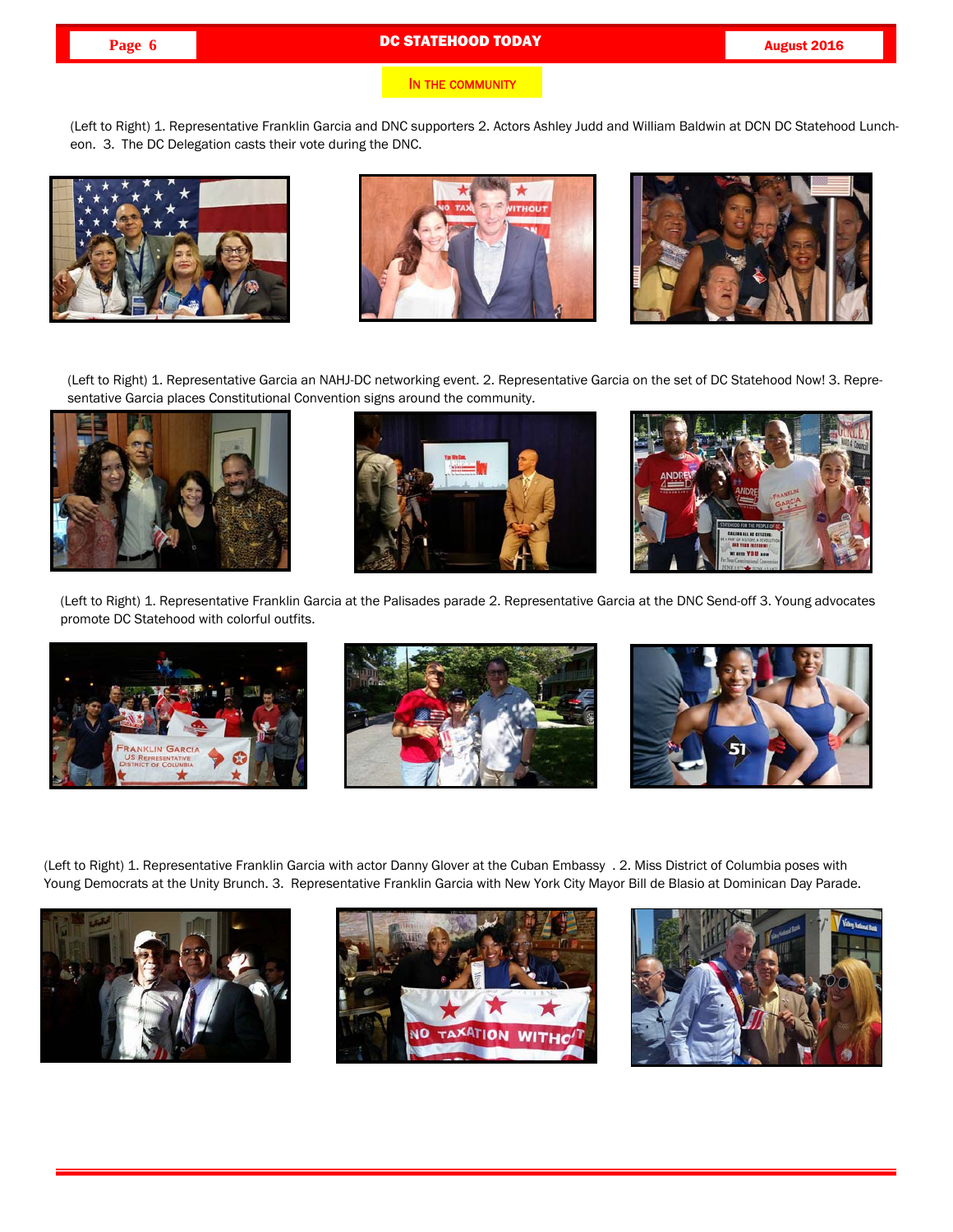

The 2016 Democratic National Convention's platform includes DC Statehood. According to the DNC Draft commission, the platform states: "Restoring our democracy also means finally passing statehood for Washington, D.C., so that its citizens have full and equal congressional rights and the right to have the laws and budget of their local government respected without Congressional interference. This would be the first mention of DC Statehood on the DNC platform since 2000. Senators Paul Strauss, Senator Michael Brown and Repre-

sentative Franklin Garcia along with a strong contingency of DC Democrats attended the Democratic National Convention in Philadelphia to promote DC Statehood. In addition to DC Mayor Muriel Bowser calling for DC Statehood, Congresswoman Eleanor Holmes Norton gave a speech at the Convention reminding Americans the need to bring equality to the Nation's Capital. Also, during the DNC Convention in Philadelphia, Hollywood stars hosted an event in support for the DC Statehood, with wide media coverage.



# STATEHOOD STAND

Interns with the office of U.S. Representative Franklin Garcia took DC Statehood into the community with the "Statehood Stand" The stand is an outreach initiative to spread the word of DC Statehood to communities who may not have been exposed to the movement. The interns first stop was the Model Cities Senior Wellness Center in Northeast. There, the interns gave out fresh fruit, statehood materials and mini DC Flags. The seniors at the center were very appreciative of the visit. "It feels so good to be able to make a difference," says

Tyrone Barber, one of the interns who helped organize the stand. "We are out in the community and spreading the word of DC Statehood," he concluded. The Statehood Stand will move to different areas of the district, including a few metro stations, grocery stores and community centers. The goal is to get out into the community with the DC Statehood Stand at least once a week.

j